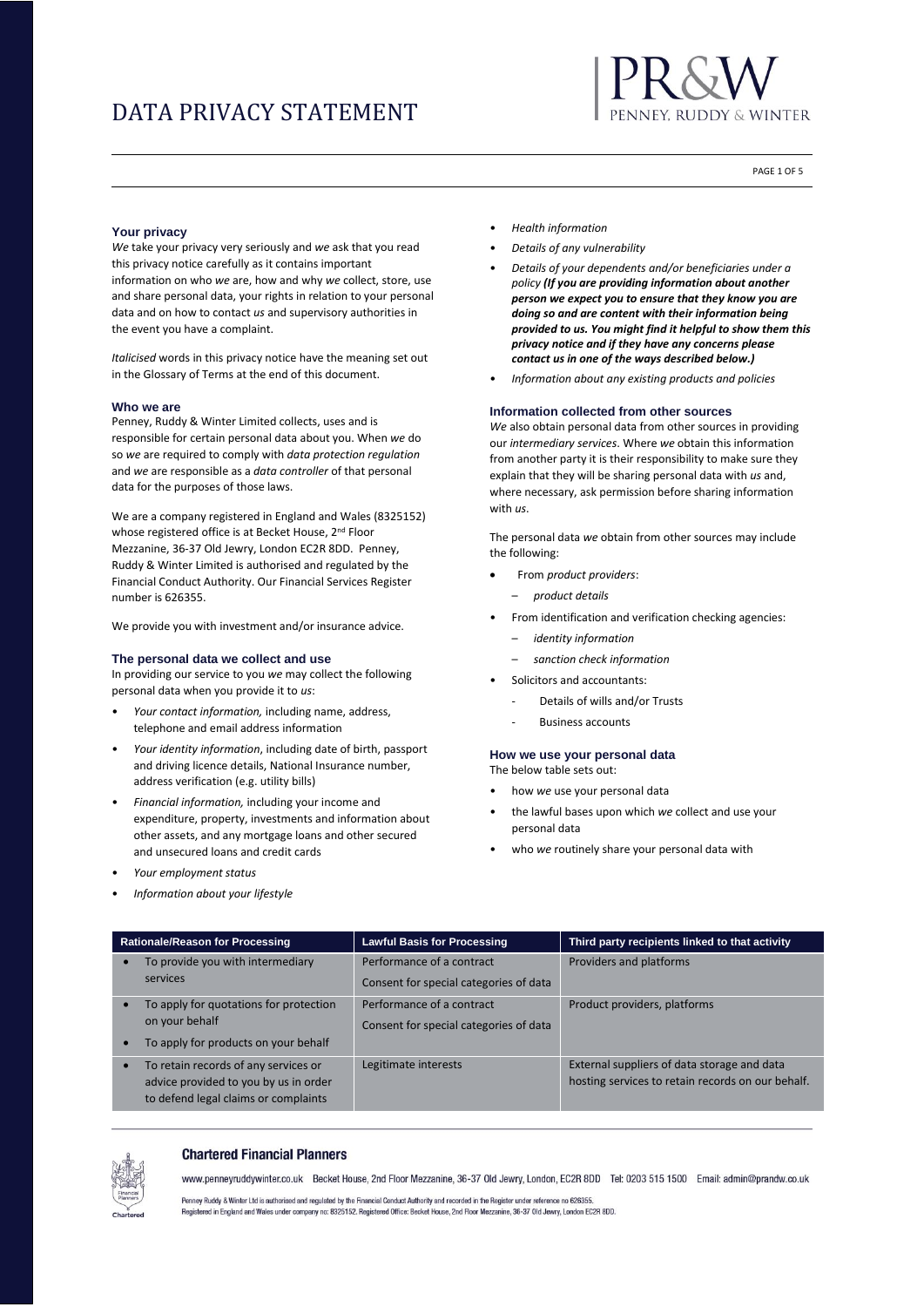

PAGE 2 OF 5

#### **Special category data**

Certain types of personal data are considered more sensitive and so are subject to additional levels of protection under data protection legislation. These are known as 'special categories of data' and include data concerning your health, racial or ethnic origin, genetic data and sexual orientation. Data relating to criminal convictions or offences is also subject to additional levels of protection.

*We* may process:

• *health information* and *lifestyle information* when providing *intermediary services* in relation to a protection insurance product

In addition to the lawful basis for processing this information set out in the above table, *we* will be processing it either (i) for advising on, arranging or administering an insurance contract or (ii) for the establishment, exercise or defence of legal claims.

### **Whether information must be provided by you, and if so why**

*We* will tell you if providing some personal data is optional, including if *we* ask for your consent to process it. In all other cases you must provide your personal data for *us* to provide you with *intermediary services*.

#### **How long your personal data will be kept**

We only retain your data for so long as it is necessary to fulfil the purpose for which it was collected. There are regulatory and legislative requirements which oblige us to keep certain data for longer, and to comply with those regulatory requirements we keep that data for seven years. In very limited circumstances, we may be required to keep some specific information for longer, for example, pension transfer information, but we regularly review our retention obligations to ensure we don't keep personal information longer than we're legally obliged to.

If you want details of the statutory retention periods for various product types please contact us and we will obtain the latest legal position on your behalf.

#### **Transfer of your information out of the EEA**

We will not transfer your personal data outside of the European Economic Area. However, product providers, lenders and investment managers may administer your policy, any existing policies you may have with them and provide other services, from centres in countries outside Europe (such as India and the USA). Such countries do not have the same data protection laws as the United Kingdom or the EEA. However, they are required to put into place a European Commission approved contract that that will safeguard your privacy rights and give you remedies in the unlikely event of a security breach.

#### **Your rights**

You have legal rights under *data protection regulation* in relation to your personal data. These are set out under the below headings:

- To access personal data
- To correct / erase personal data
- To restrict how *we* use personal data
- To object to how *we* use personal data
- To ask *us* to transfer personal data to another organisation
- To find out more about how *we* use personal data

*We* may ask you for proof of identity when making a request to exercise any of these rights. *We* do this to ensure *we* only disclose information or change your details where *we* know *we* are dealing with the right individual.

*We* will not ask for a fee, unless *we* think your request is unfounded, repetitive or excessive, or the data request is complex, or you ask for multiple copies of the same information. Where a fee is necessary, *we* will inform you before proceeding with your request.

*We* aim to respond to all valid requests within one month. It may however take us longer if the request is particularly complicated or you have made several requests. *We* will always let you know if *we* think a response will take longer than one month. To speed up *our* response, *we* may ask you to provide more detail about what you want to receive or are concerned about.

*We* may not always be able to fully address your request, for example if it would impact the duty of confidentiality *we* owe to others, or if *we* are otherwise legally entitled to deal with the request in a different way.

#### *To access personal data*

You can ask *us* to confirm whether or not *we* have and are using your personal data. You can also ask to get a copy of your personal data from *us* and for information on how *we* process it.

### *To rectify / erase personal data*

You can ask that *we* rectify any information about you which is incorrect. *We* will be happy to rectify such information but would need to verify the accuracy of the information first.

You can ask that *we* erase your personal data if you think *we* no longer need to use it for the purpose *we* collected it from you.

You can also ask that *we* erase your personal data if you have either withdrawn your consent to *us* using your information (if *we* originally asked for your consent to use your information) or exercised your right to object to further legitimate use of your information, or where *we* have used it unlawfully or where *we* are subject to a legal obligation to erase your personal data.

#### **Chartered Financial Planners**

www.penneyruddywinter.co.uk Becket House, 2nd Floor Mezzanine, 36-37 Old Jewry, London, EC2R 8DD Tel: 0203 515 1500 Email: admin@prandw.co.uk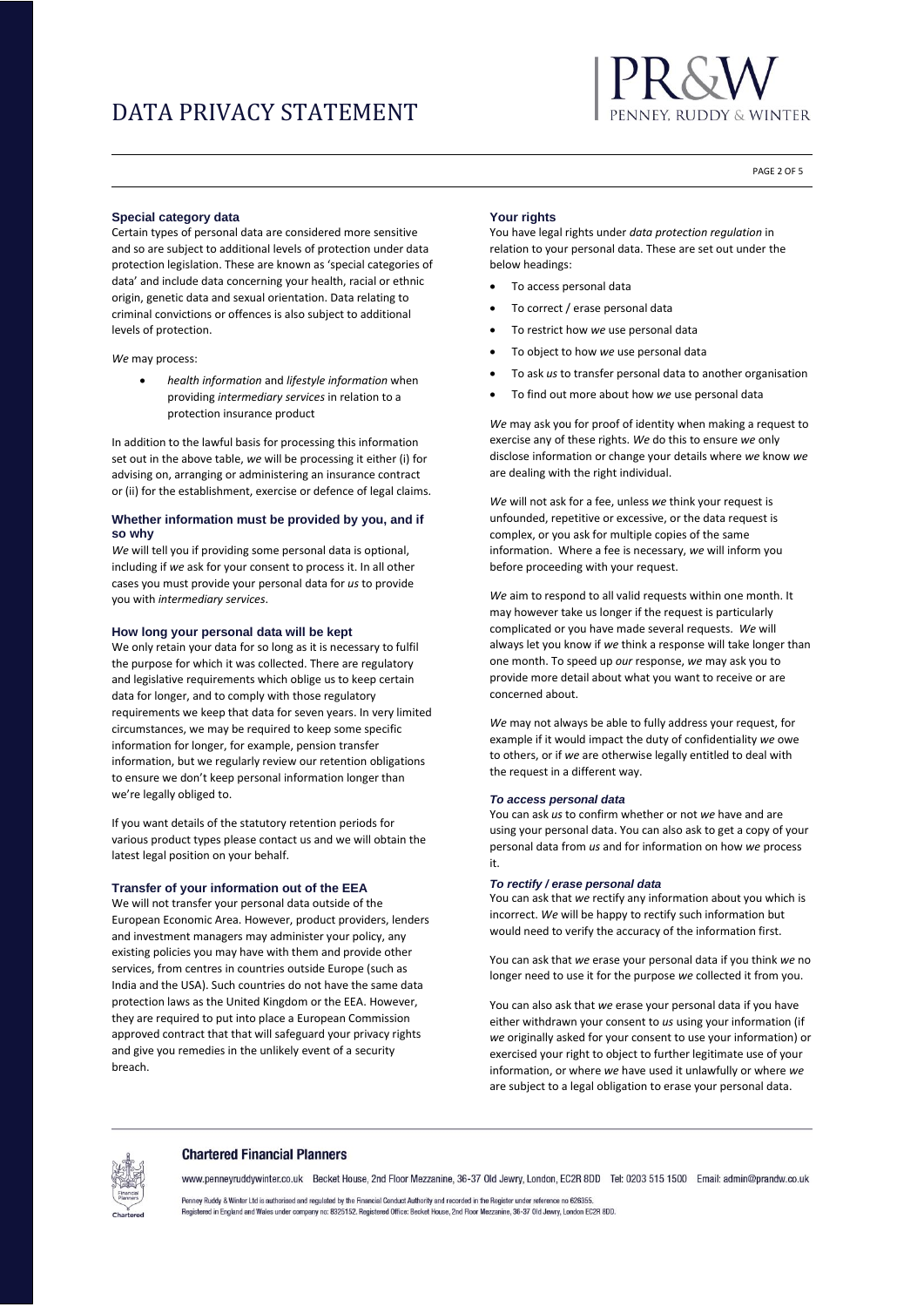

PAGE 3 OF 5

*We* may not always be able to comply with your request, for example where *we* need to keep using your personal data to comply with *our* legal obligation or where *we* need to use your personal data to establish, exercise or defend legal claims.

#### *To restrict our use of personal data*

You can ask that *we* restrict *our* use of your personal data in certain circumstances, for example

- where you think the information is inaccurate and *we* need to verify it;
- where *our* use of your personal data is not lawful, but you do not want *us* to erase it;
- where the information is no longer required for the purposes for which it was collected but *we* need it to establish, exercise or defend legal claims; or
- where you have objected to *our* use of your personal data, but *we* still need to verify if *we* have overriding grounds to use it.

*We* can continue to use your personal data following a request for restriction where *we* have your consent to use it; or *we* need to use it to establish, exercise or defend legal claims, or *we* need to use it to protect the rights of another individual or a company.

#### *To object to use of personal data*

You can object to any use of your personal data which *we* have justified based on our legitimate interest if you believe your fundamental rights and freedoms to data protection outweigh *our* legitimate interest in using the information. If you raise an objection, *we* may continue to use the personal data if *we* can demonstrate that *we* have compelling legitimate interests to use the information.

### *To request a transfer of personal data*

You can ask *us* to provide your personal data to you in a structured, commonly used, machine-readable format, or you can ask to have it transferred directly to another *data controller* (e.g. another company).

You may only exercise this right where *we* use your personal data to perform a contract with you, or where *we* asked for your consent to use your personal data. This right does not apply to any personal data which *we* hold or process outside automated means.

#### *You can contact us for more information*

If you are not satisfied with the level of information provided in this privacy notice, you can ask *us* about what personal data *we* have about you, what *we* use your information for, who *we* disclose your information to, whether *we* transfer it abroad, how *we* protect it, how long *we* keep it for, what rights you have, how you can make a complaint and where *we* got your data from.

If you would like to exercise any of the above rights, please:

- email or write to our Data Protection Officer at charliee@prandw.co.uk or Becket House, 2nd Floor Mezzanine, 36-37 Old Jewry, London, EC2R 8DD;
- let us have enough information to identify you, e.g. name, address, date of birth;
- let us have proof of your identity and address (a copy of your driving licence or passport and a recent utility or credit card bill); and
- let us know the information to which your request relates.

# **Keeping your personal data secure**

*We* have appropriate security measures in place to prevent personal data from being accidentally lost or used or accessed in an unauthorised way. *We* limit access to your personal data to those who have a genuine business need to know it. Those processing your information will do so only in an authorised manner and are subject to a duty of confidentiality.

*We* also have procedures in place to deal with any suspected data security breach. *We* will notify you and any applicable regulator of a suspected data security breach where *we* are legally required to do so.

#### **Our supervisory authority**

If you are not happy with the way *we* are handling your information, you have a right to lodge a complaint with the Information Commissioners Office. It has enforcement powers and can investigate compliance with *data protection regulation* (www.ico.org.uk).

We ask that you please attempt to resolve any issues with us before the ICO.

#### **How to contact us**

Please contact our Data Protection Officer if you have any questions about this privacy notice or the information *we* hold about you.

If you wish to contact our Data Protection Officer, please send an email to charliee@prandw.co.uk or write to Becket House, 2<sup>nd</sup> Floor Mezzanine, 36-37 Old Jewry, London, EC2R 8DD.



#### **Chartered Financial Planners**

www.penneyruddywinter.co.uk Becket House. 2nd Floor Mezzanine. 36-37 Old Jewry. London. EC2R 8DD Tel: 0203 515 1500 Email: admin@prandw.co.uk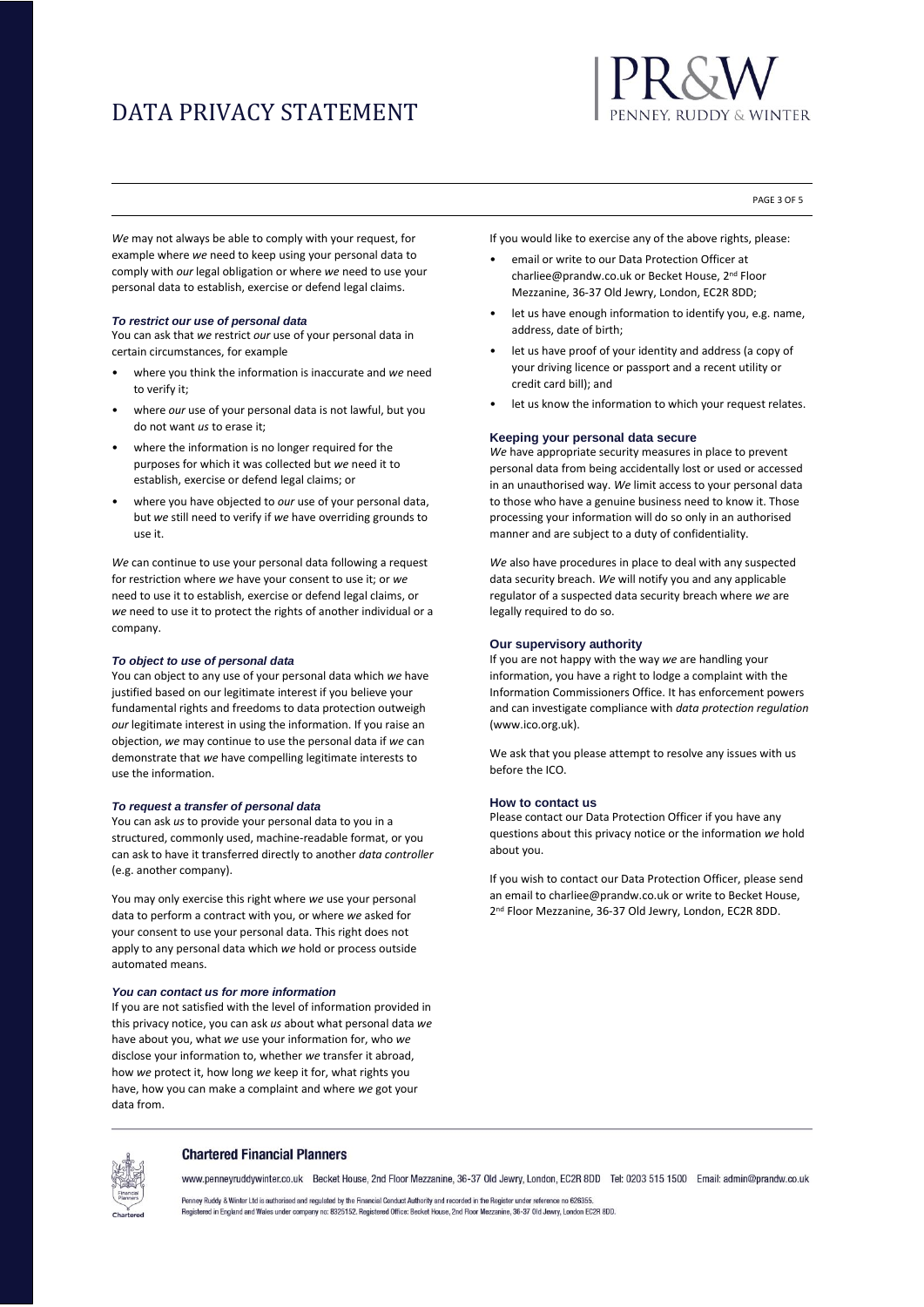

PAGE 4 OF 5

# **Declaration**

I/We consent for Penney, Ruddy & Winter Ltd to hold and process My/Our personal data for the purposes of financial advice, and I/We authorise the transfer of personal information, on a confidential basis and in accordance with the Data Protection Act 1998 and the General Data Protection Regulations 2018, between Penney, Ruddy & Winter Ltd and any relevant third parties.

I/We agree that Penney, Ruddy & Winter Ltd, or any such third party may contact me in the future by any means of communication considered appropriate at the time.

If there is a means of communication that you **DO NOT** wish us to use, please indicate by ticking the appropriate box(es) below:

| Client 1               |                   |           |                       |                        |   |     |   |  |
|------------------------|-------------------|-----------|-----------------------|------------------------|---|-----|---|--|
| Post                   | $\vert \ \ \vert$ | Telephone | $\Box$                | Email                  | П | SMS | П |  |
| <b>Client 2</b>        |                   |           |                       |                        |   |     |   |  |
| Post                   | $\Box$            | Telephone | $\Box$                | Email                  | П | SMS | □ |  |
| Client 1<br>Signature: |                   |           |                       | Client 2<br>Signature: |   |     |   |  |
| Print Name:            |                   |           | Print Name:           |                        |   |     |   |  |
| Date of<br>Signature:  |                   |           | Date of<br>Signature: |                        |   |     |   |  |

# **Chartered Financial Planners**

www.penneyruddywinter.co.uk Becket House, 2nd Floor Mezzanine, 36-37 Old Jewry, London, EC2R 8DD Tel: 0203 515 1500 Email: admin@prandw.co.uk